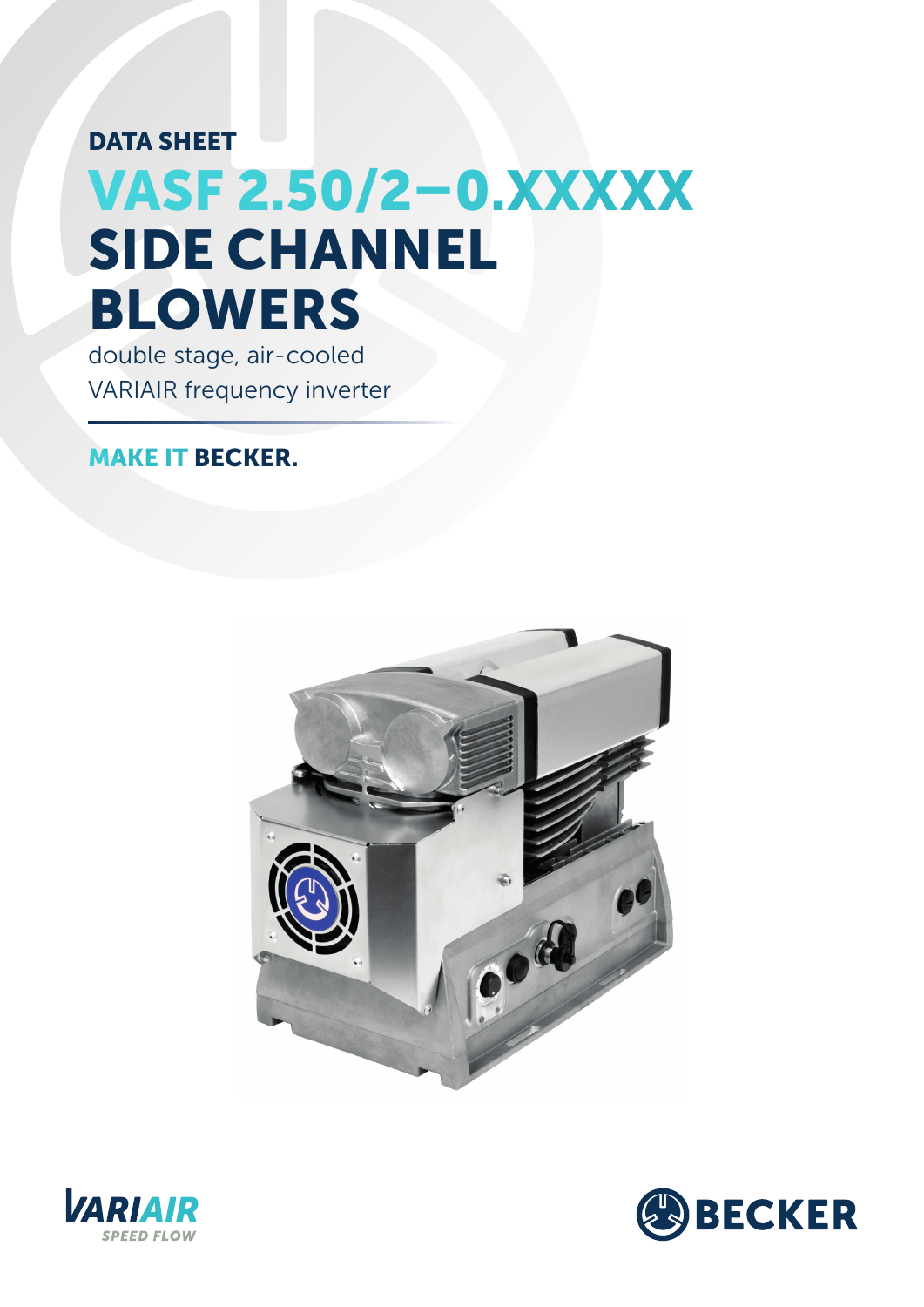



## 1 Vacuum connection (G 1) 2 Pressure connection (G 1)

- 3 SKINTOP MS-SC-M20x1.5 / clamping range Ø 7–13 mm [0.3–0.5 inch]
- **▪** Illustration of the AC version
- **▪** Dimensions in mm [inch]

|                      | $A - A$              | M<br>6.510 |
|----------------------|----------------------|------------|
| 69 [2.7]<br>30 [1.2] | 30 [1.2]<br>92 [3.6] |            |
|                      | 294 [11.6]           |            |

| AC | 256.5 [10.1]   | 169 [6.7] | 8 [0.3] | 164.0 [6.5] | 176.0 [6.9] | 70 [2.8] |
|----|----------------|-----------|---------|-------------|-------------|----------|
| DC | 9.2<br>233.0 [ | 146 [5.8] | 4[0.2]  | 161.6 [6.4] | 172.5 [6.8] | 47 [1.9] |

| $-5 [2.2]$<br>55.<br>$\varpi$<br>$\mathbf \Omega$<br>3[0.1]<br>$\cup$<br>1 Vacuum connection (G 1)<br>2 Pressure connection (G 1)<br>· Illustration of the AC version<br>• Dimensions in mm [inch] | ⊚<br>0<br>D<br>3 SKINTOP MS-SC-M20x1.5 / clamping range Ø 7-13 mm [0.3-0.5 inch]                                            | 83 [3.3]<br>43.5[1.7] 43.5[1.7]<br>d<br>e | ⊚<br>IN<br>o,<br>⊚<br>O<br>tiC T<br>Ͽ | 데                       |        | ∩<br>$A^{\mathbf{L}}$<br>11.5 [0.5]<br>69 [2.7]<br>30 [1.2]    | 43[1.7]<br>O<br>10  <br>o  | 348 [13.7]<br>353 [13.9]<br>$A - A$<br>92 [3.6]<br>294 [11.6] | 211 [8.3]<br>30 [1.2]                                                                                                                                                 | 屾<br>$\mathbf{v}_\mathrm{A}$<br>6.5[0.3] |
|----------------------------------------------------------------------------------------------------------------------------------------------------------------------------------------------------|-----------------------------------------------------------------------------------------------------------------------------|-------------------------------------------|---------------------------------------|-------------------------|--------|----------------------------------------------------------------|----------------------------|---------------------------------------------------------------|-----------------------------------------------------------------------------------------------------------------------------------------------------------------------|------------------------------------------|
| AC                                                                                                                                                                                                 | $\mathsf{a}$<br>256.5 [10.1]                                                                                                | $\sf b$<br>169 [6.7]                      |                                       | $\mathsf{c}$<br>8 [0.3] |        | $\operatorname{\mathsf{d}}$<br>164.0 [6.5]                     |                            | $\mathsf{e}% _{t}\left( t\right)$<br>176.0 [6.9]              | $\mathsf f$<br>70 [2.8]                                                                                                                                               |                                          |
| DC                                                                                                                                                                                                 | 233.0 [ 9.2]                                                                                                                | 146 [5.8]                                 |                                       |                         | 4[0.2] |                                                                | 161.6 [6.4]<br>172.5 [6.8] |                                                               | 47 [1.9]                                                                                                                                                              |                                          |
| <b>VASF 2.50/2</b>                                                                                                                                                                                 | <b>Blast</b><br>air rate<br>$m^3/h$                                                                                         | Pressure<br>relative<br>mbar              | kPa                                   | Frequency<br>Hz         |        | <b>Emission sound</b><br>pressure level <sup>1)</sup><br>dB(A) | Weight<br>kg               |                                                               | $\begin{array}{c} \begin{array}{c} 1 \ 3 \end{array} \\ \begin{array}{c} 3 \end{array} \\ \begin{array}{c} 3 \end{array} \\ \begin{array}{c} \end{array} \end{array}$ | $\overline{\rightarrow}$<br>$\mathsf{A}$ |
|                                                                                                                                                                                                    | max.                                                                                                                        | max.                                      | max.                                  |                         |        |                                                                |                            |                                                               |                                                                                                                                                                       | max.                                     |
| $-0.4C230$                                                                                                                                                                                         | 24                                                                                                                          | $+560$                                    | $+56$                                 | $50 - 300$              |        | 61                                                             | 12.3                       | 0.65 kW<br>AC $1~$<br>200 V -10%  230 V +10%<br>50/60 Hz      |                                                                                                                                                                       | 6                                        |
| $-0.$ AC115                                                                                                                                                                                        | 24                                                                                                                          | $+510$                                    | $+51$                                 | $50 - 300$              |        | 61                                                             | 12.3                       | 0.60 kW<br>AC $1~$<br>100 V -10%  115 V +10%<br>50/60 Hz      |                                                                                                                                                                       | 10                                       |
| $-0.$ DC024                                                                                                                                                                                        | 24                                                                                                                          | $+550$                                    | $+55$                                 | $50 - 300$              |        | 65                                                             | 11.5                       | 0.75 kW<br><b>DC</b><br>24 V ± 20%                            |                                                                                                                                                                       | 35                                       |
|                                                                                                                                                                                                    | <sup>1)</sup> According to DIN EN ISO 11203, accuracy class of measurement: class 2, extended measurement uncertainty: 3 dB |                                           |                                       |                         |        |                                                                |                            |                                                               |                                                                                                                                                                       |                                          |

<sup>1</sup> According to DIN EN ISO 11203, accuracy class of measurement: class 2, extended measurement uncertainty: 3 dB<br>1 m [39.4 inch] distance, at medium load. both connection sides piped, suction side unloaded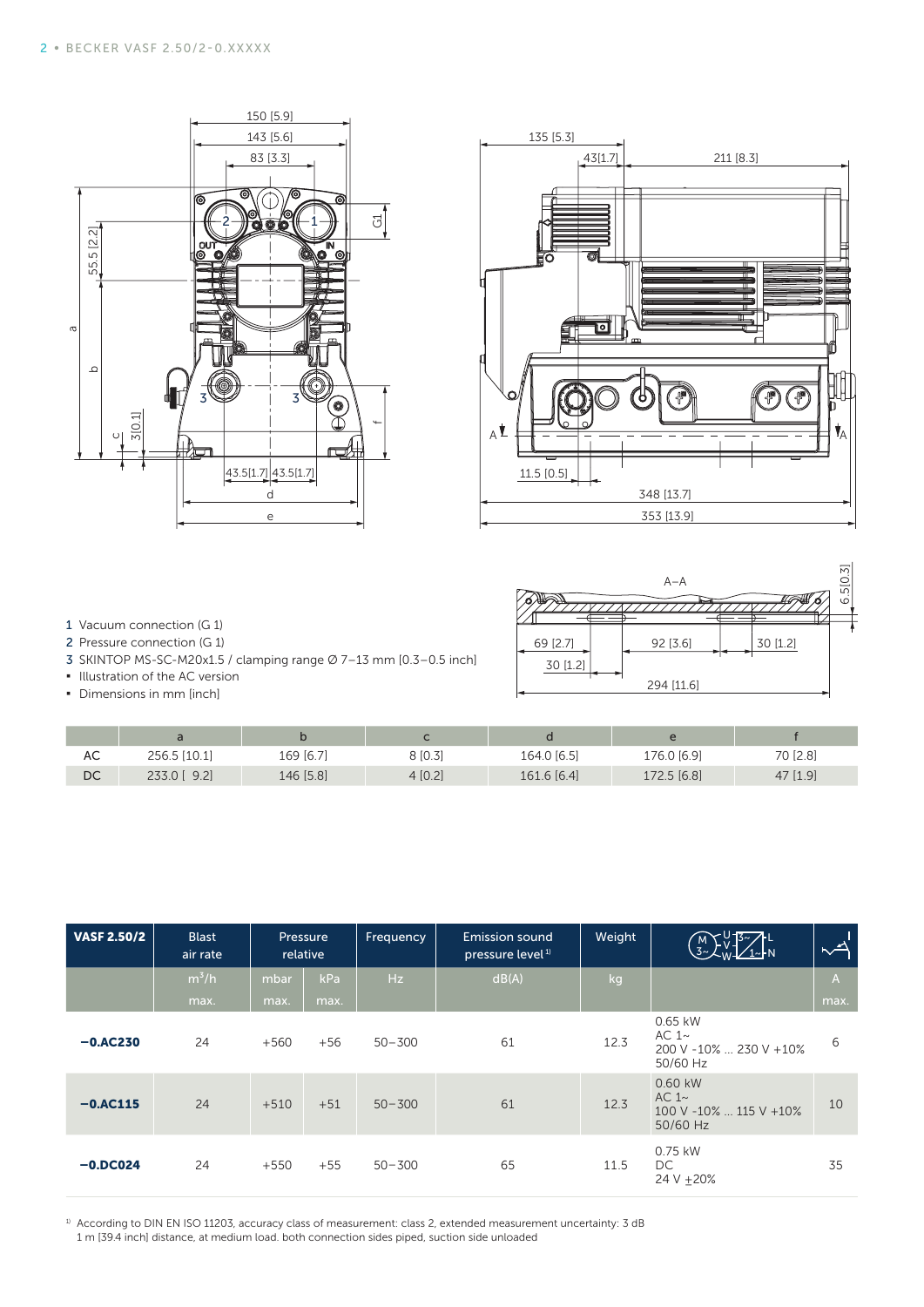

Reference data (atmosphere): 1000 mbar (100 kPa). 20°C (68°F) Tolerance:  $±10%$ Max. ambient temperature: ≤ 45°C (≤ 113°F)